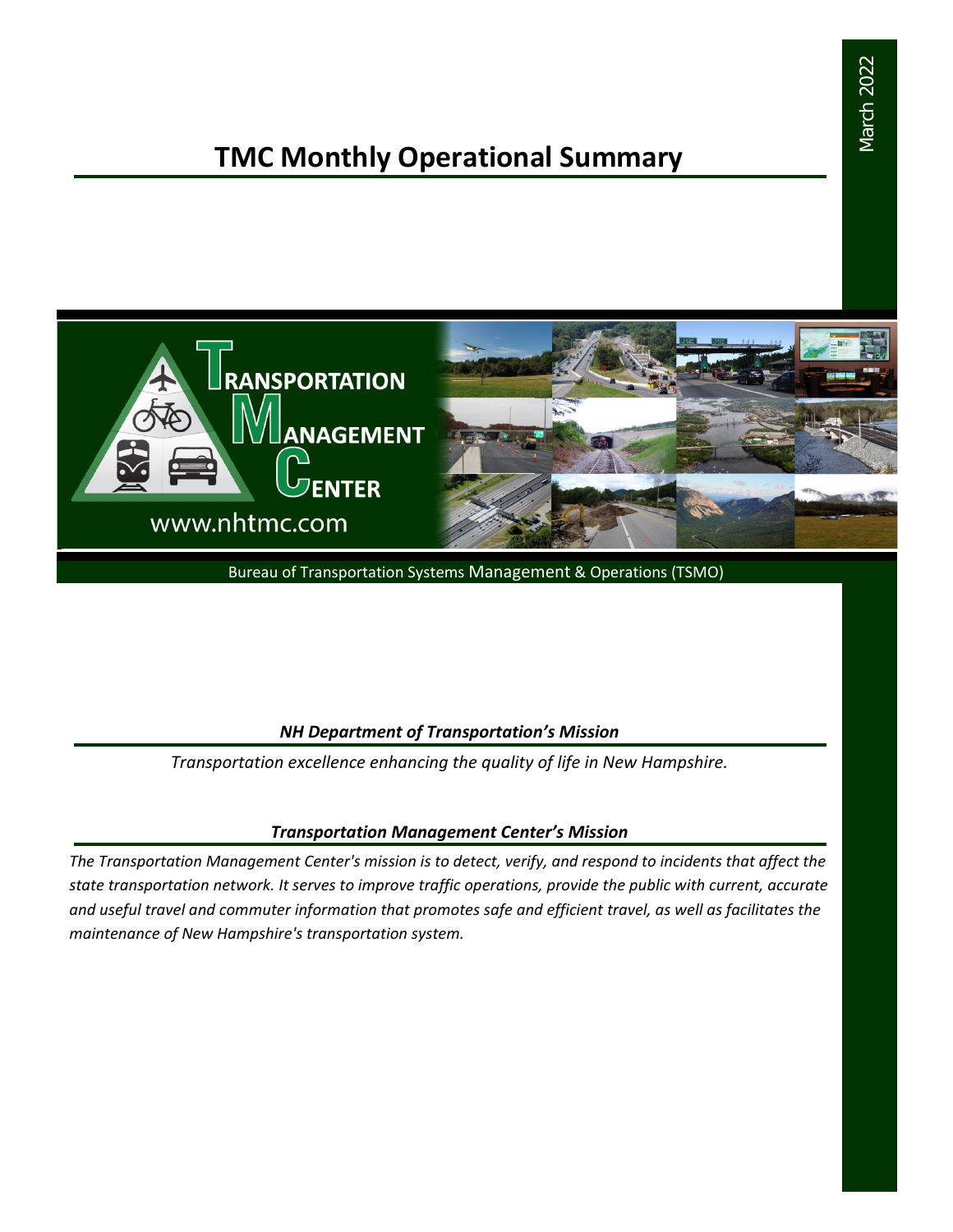**1**

**2 3**

**<sup>4</sup> <sup>5</sup> <sup>6</sup>**

## **New Hampshire Transportation Management Center Coverage Areas by District**

The State of New Hampshire is divided into six Districts and the New Hampshire Turnpike System comprising of approximately 9,266 lane miles.

## **Permanent ITS Equipment List**

| <b>Closed-Circuit Television (CCTV) Cameras</b>                                                                                                                                                                                                                                          | 2021 Total                        | 2022 Total                        |  |
|------------------------------------------------------------------------------------------------------------------------------------------------------------------------------------------------------------------------------------------------------------------------------------------|-----------------------------------|-----------------------------------|--|
| CCTV cameras are used to pinpoint and<br>monitor traffic events so that information<br>can be disseminated quickly and<br>accurately.                                                                                                                                                    | 143                               | 144                               |  |
| <b>Dynamic Message Signs (DMS)</b>                                                                                                                                                                                                                                                       |                                   |                                   |  |
| DMS aid in sending messages to motorists<br>to inform them of traffic events that may<br>be impacting their route ahead.<br><sup>1</sup> Additional DMS that TSMO uses during the winter<br>season.<br><sup>2</sup> TSMO is responsible for an additional ~20 DMS for the<br>department. | 57<br>$16^{1}$<br>20 <sup>2</sup> | 57<br>$16^{1}$<br>20 <sup>2</sup> |  |
| <b>Road Weather Information System</b><br>(RWIS)                                                                                                                                                                                                                                         |                                   |                                   |  |
| A RWIS collects and displays data from a<br>network of pavement and atmospheric<br>sensors to provide site-specific weather<br>and pavement surface condition<br>information.                                                                                                            | 37                                | 38                                |  |
| <b>Variable Speed Limit Sign (VSL)</b>                                                                                                                                                                                                                                                   |                                   |                                   |  |
| VSL are speed limits that change based on<br>road, traffic, and weather conditions.                                                                                                                                                                                                      | 23                                | 21                                |  |
| <b>Motor Vehicle Detection System (MVDS)</b>                                                                                                                                                                                                                                             |                                   |                                   |  |
| MVDS are sensors that collect speed and<br>volume data.                                                                                                                                                                                                                                  | 39                                | 39                                |  |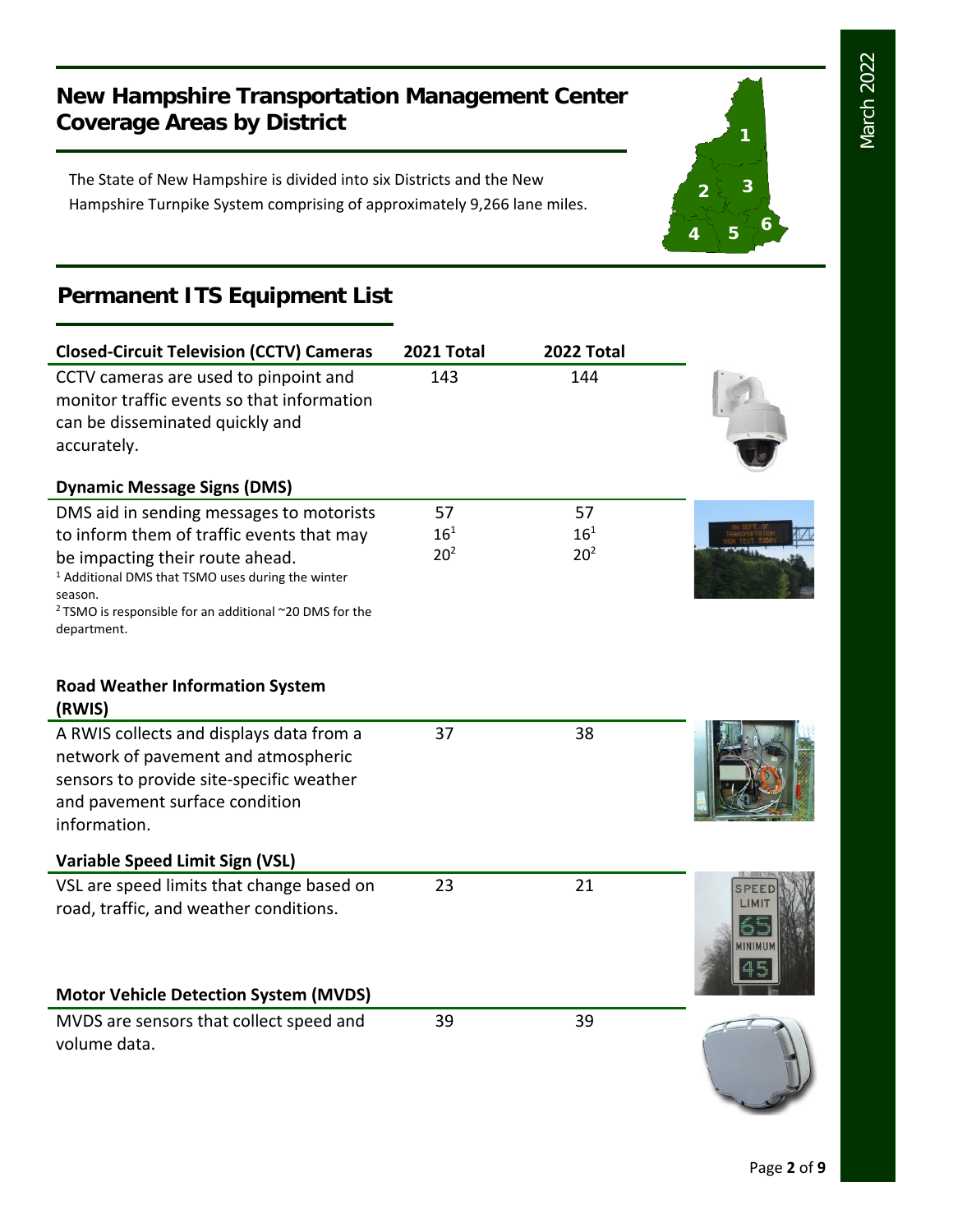|                                                | <b>Current Month</b>                 | 2022 Total |  |
|------------------------------------------------|--------------------------------------|------------|--|
| <b>Unplanned Incidents</b>                     | <b>Total Unplanned Incidents</b>     |            |  |
| Operators log information about each           | 132                                  | 442        |  |
| unplanned incident including date/time,        |                                      |            |  |
| location, traffic impact, and duration.        |                                      |            |  |
|                                                |                                      |            |  |
| <b>Planned Incidents</b>                       | <b>Total Planned Incidents</b>       |            |  |
| Operators log information about each           | 141                                  | 300        |  |
| planned incident including date/time,          |                                      |            |  |
| location, traffic impact, and duration.        |                                      |            |  |
| <b>Communication</b>                           | <b>Total Calls</b>                   |            |  |
| Operators log all incoming and outgoing        | 3,846                                | 11,946     |  |
| control room communications, engaging          |                                      |            |  |
| various incident responders and                |                                      |            |  |
| stakeholders.                                  |                                      |            |  |
|                                                |                                      |            |  |
| <b>Work Zones Communication</b>                | <b>Total Construction Calls</b>      |            |  |
| Construction related activities or             | 912                                  | 2,358      |  |
| communication that's outside of planned        |                                      |            |  |
| incidents.                                     |                                      |            |  |
|                                                |                                      |            |  |
| <b>DMS Messages</b>                            | <b>Total Messages</b>                |            |  |
| All changes to DMS are logged and<br>reviewed. | 10,204                               | 29,622     |  |
|                                                |                                      |            |  |
| <b>Public Outreach</b>                         | <b>Total NHTMC.com Webpage Users</b> |            |  |
| Operators use Twitter and nhtmc.com to         | 1,180                                | 4,102      |  |
| inform motorists about traffic events and      |                                      |            |  |
| other road related information.                |                                      |            |  |
| <b>Storm Desk Activations</b>                  | <b>Total Storm Desk Activations</b>  |            |  |
| The TSMO Storm Desk is activated during        | 0                                    | 6          |  |
| storm events. The Storm Desk is utilized       |                                      |            |  |
| as a single point of contact to                |                                      |            |  |
| stakeholders.                                  |                                      |            |  |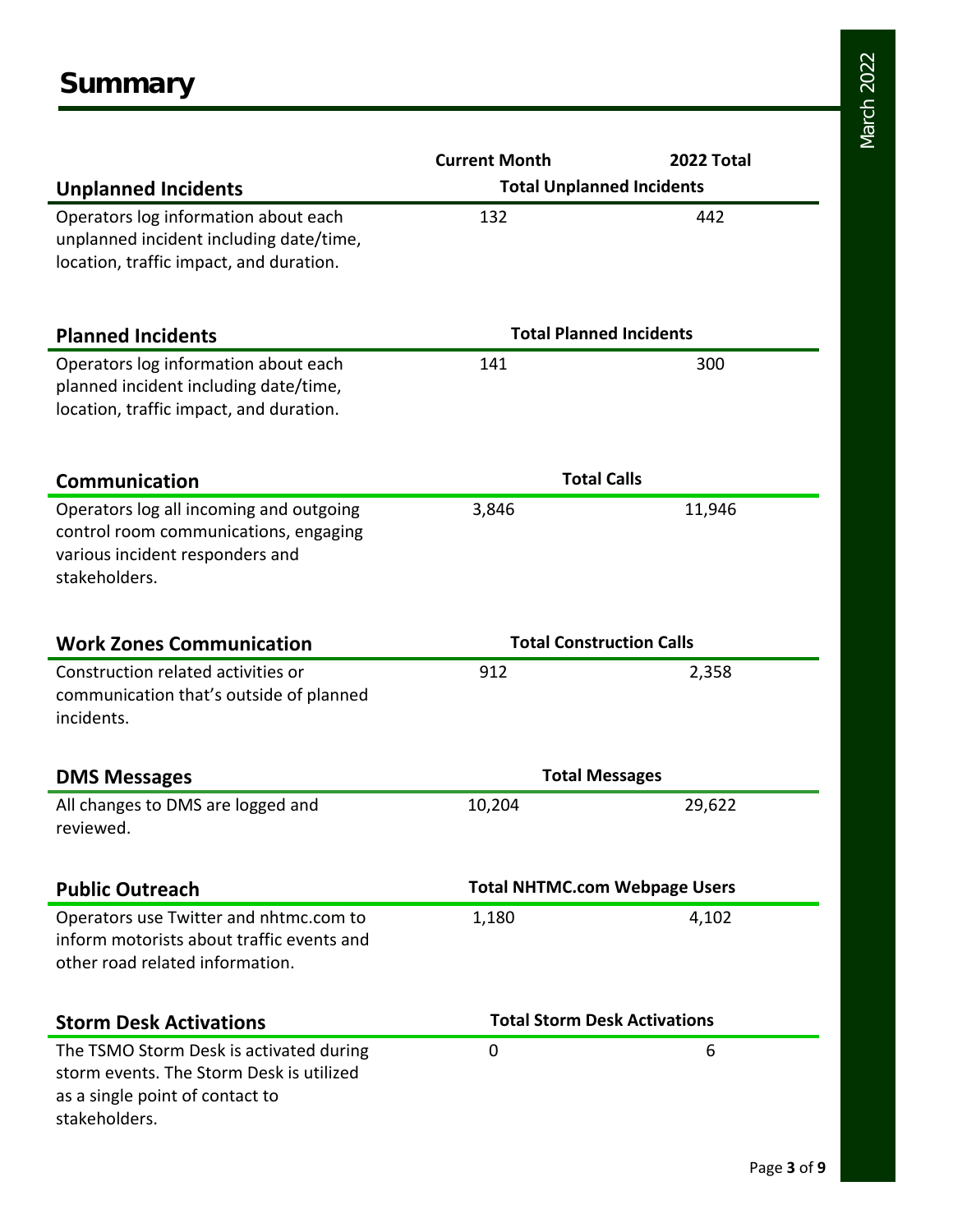# **Unplanned Incidents**



Increased staffing within the TMC is necessary during normal business hours to better facilitate daily operations while also managing unplanned incidents. Incidents are tracked by the time at which the operators are notified of the start of the event.

#### **Current Month - Incidents by Type**



This graph shows the type of incident totals for the month.

#### **Types of Incidents:**

**No Closure:** No lane closures occurred during the incident. **Partial Closure**: Only a part of the roadway was closed. **Full Closure**: All lanes were closed during the incident.

No Closure Partial Closure Full Closure

This graph shows the duration history of incidents.



### **Current Month - Incident Duration Current Month - Incident by Road**

This graph shows which type of roadway the incidents occurred on.

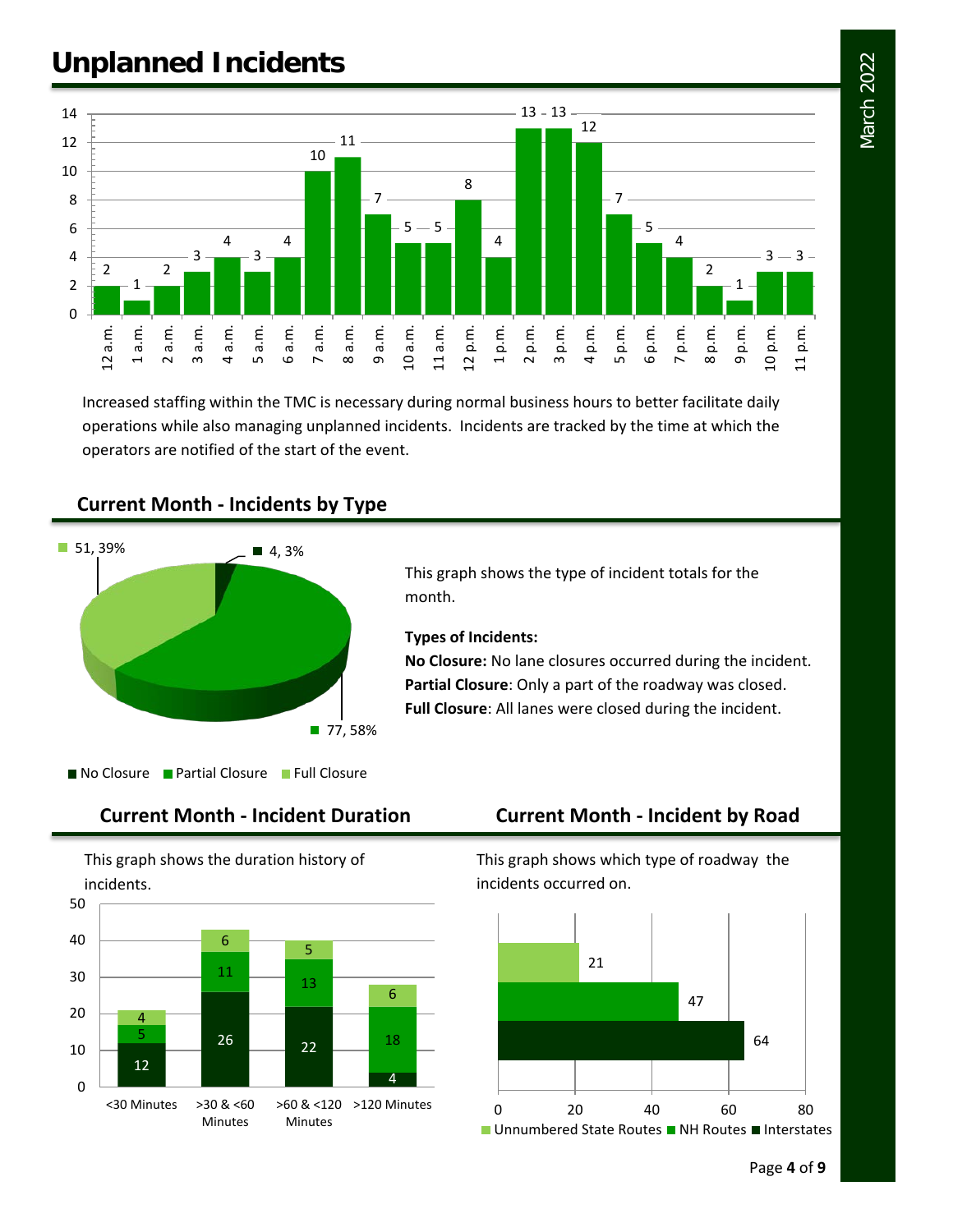

Additional staffing within the TMC is necessary during peak hours to meet the demands of daily planned operations. Planned Events are tracked by the time at which the operators are notified of the start of the event.

#### **Current Month - Incidents by Type**



■ Bridge Maintenance (Partial Closure) ■ Bridge Maintenance (Full Closure) ■ Road Maintenance (Partial Closure) ■ Road Maintenance (Full Closure) Other

This graph shows the type of incident totals for the month.

Planned Events that impact the roadway, shoulder, or a ramp include events such as construction, bridge maintenance, or road maintenance. Each type could result in a partial closure or full closure.

This graph shows the duration history of incidents.



#### **Current Month - Incident Duration Current Month - Incident by Road**

This graph shows which type of roadway the incidents occurred on.

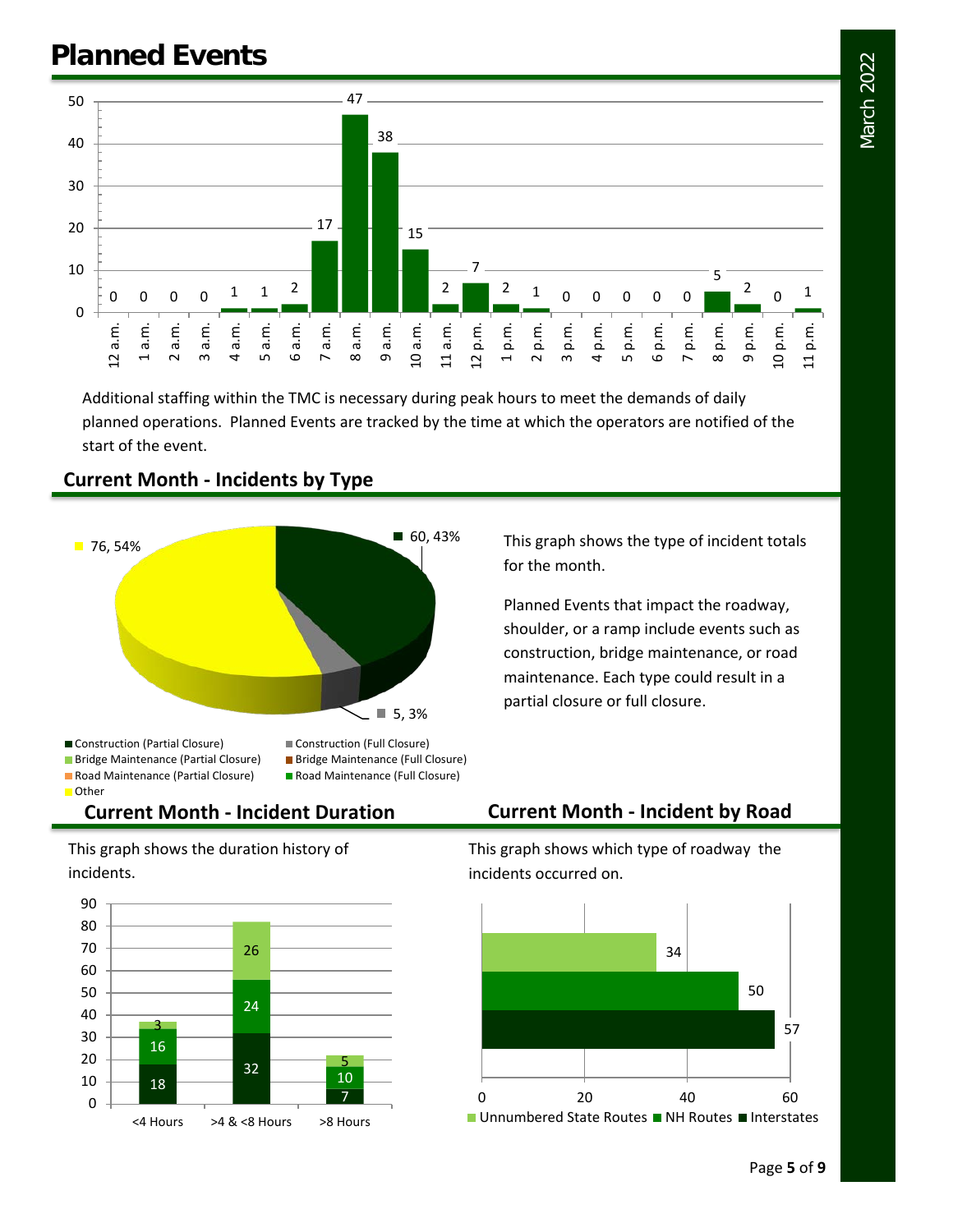### **Current Month - Calls by Type**

Dispatchers receive different types of calls throughout the day. They log the type of call and review this information monthly.



### **Log Entries by Type**

This graph shows the amount of log entries by type that TMC Operators have entered into the Compass ATMS for the current month.

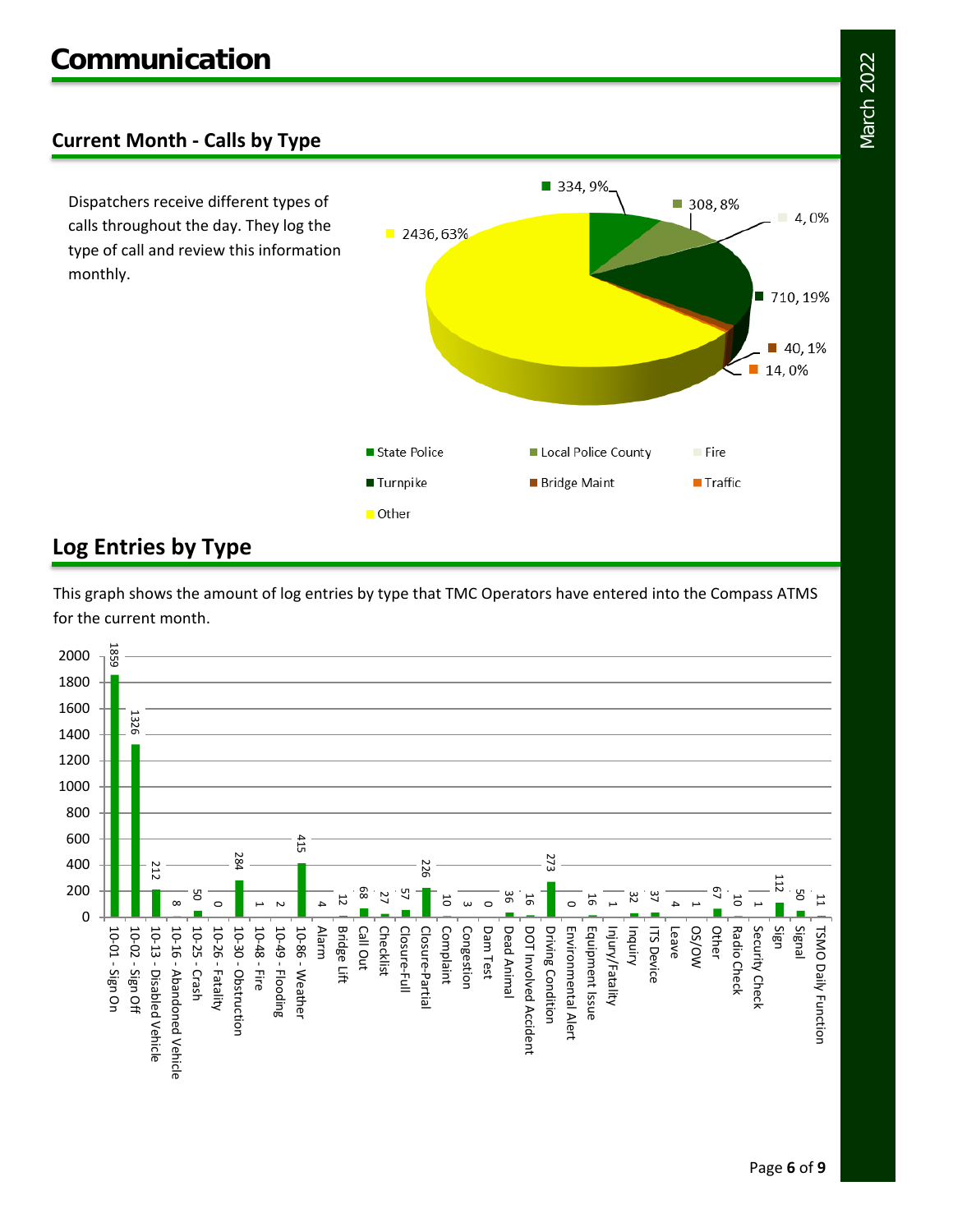This graph shows the different types of construction related calls that dispatchers received.



#### **Current Month – Construction Calls Incidents Occurring in Work Zones**

This graph shows the total number of incidents reported on Work Zone Crash Reports from the Bureau of Construction.



### **Incidents Occurring in Work Zones by Location**



The graph to the left shows the incidents occurring in work zones by district for the current month and for the current year.

The map to the right shows the current year total for incidents occurring in work zones by district.



Page **7** of **9**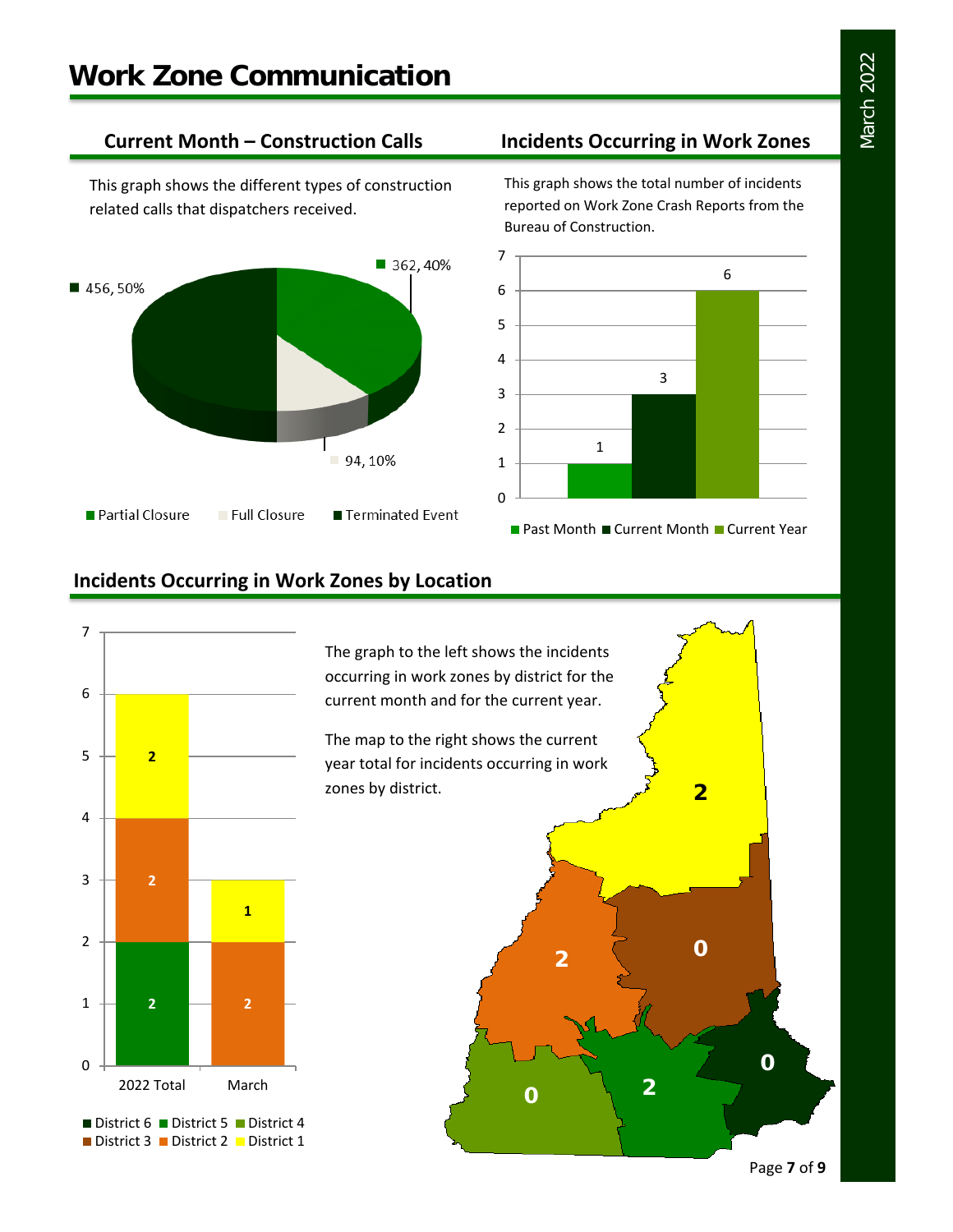# **DMS Messages**

DMS.





This graph shows the type of message that were relayed to the public by being displayed on the

This graph shows the total messages that were posted to DMS for the year so far.

#### **Current Month - Total Messages Posted by Board**

| 101 E 52.8 FSV5                    | 63<br>29  | 93 NM 3.8 VSL D5                               | 13<br>16       | 95N 3.0 FSDT                   | 151<br>171 |
|------------------------------------|-----------|------------------------------------------------|----------------|--------------------------------|------------|
| 101E 102 PSP5                      |           | 93 NM 6.6 VSL D5                               | 14             | <b>95S 15.4 FSDT</b>           | 49         |
| 101E 114.8 FSV6<br>101W 102.6 FSV5 | 133<br>50 | 93 S 2.2 VSL D 5<br>93 S 22.6 PSVT - SWZ - M06 | 70             | 95S 3.4 FSPT                   | 175        |
| 101W 115 PSP5                      | 30        | 93 S 23.3 PSVT - SWZ - M05                     | 55             | 95S 7.6 FSDT<br>FEE N 1.2 FSVT | 57         |
| 101W 128 PSV6                      | 53        | 93 S 25.1 PSVT - SWZ - M04                     | 49             | <b>FEE N 16.2 PSVT</b>         | 46         |
| 16N 35.0 PSV3                      | 34        | 93 S 25.6 PSVT - SWZ - M03                     | 50             | FEE N 18.8 FSVT                | 45         |
| 16S 75.4 FSV3                      | 29        | 93 S 26.4 PSVT - SWZ - M02                     | 103            | FEE N 5.2 PSVT                 | 58         |
| 293N 8.8 FSPT                      | 284       | 93 S 27.4 PSVT - SWZ - M01                     | 84             | FEE S 17.8 PSVT                | 50         |
| 293S 1.4 FSD5                      | 86        | 93 S 31.9 PSVT - SWZ - M07                     | 83             | FEE S 3.8 FSDT                 | 59         |
| 293S 4.8 FSDT                      | 58        | 93 S 5.2 VSL D5                                | 13             | FEE S 8.6 FSPT                 | 24         |
| 393 W 1.9 PSV5                     | 26        | 93 SM 2.2 VSL D 5                              | 14             | ST N 1.0 FSAT                  | 167        |
| 4 W 98.9 FSS6                      | 16        | 93 SM 5.2 VSL D5                               | 13             | <b>ST N 19.2 PSVT</b>          | 53         |
| <b>4E 92.4 FSS6</b>                | 21        | 93N 16.0 VSL D5                                | 13             | ST N 4.4 FSST                  | 76         |
| <b>4E 98 FSA6</b>                  | 37        | 93N 16.0 VSL D5 Median                         | 13             | <b>ST S 24.4 FSVT</b>          | 213        |
| 89 N 56.8 PSV2 - SWZ - M01         | 92        | 93N 23.4 FSD5                                  | 331            | ST S 3.4 FSDT                  | 1,663      |
| 89 N 57.2 PSV2 - SWZ - M02         | 56        | 93N 32.9 FSST                                  | 44             | <b>ST S 34.4 PSVT</b>          | 47         |
| 89 N 59.8 PSV2 - SWZ - M03         | 50        | <b>93N 36.2 FSVT</b>                           | 55             | ST S 7.8 FSAT                  | 1,458      |
| 89 S 58.7 PSV2 - SWV - M07         | 56        | 93N 43.8 PSP5                                  | 32             | WA W 0.5 FSST                  | 22         |
| 89 S VT 0.9 PSV VT - SWZ - M05     | 65        | 93N 57.6 FSS3                                  | 50             |                                |            |
| 89N 1.8 FSV5                       | 70        | 93N 76.4 FSV3                                  | 47             |                                |            |
| 89N 18.4 FSS5                      | 64        | 93N 82.6 FSV3                                  | 46             |                                |            |
| 89N 28.8 PSV2                      | 23        | 93N 99.6 FSA3                                  | 63             |                                |            |
| 89N 35.5 FSV2                      | 69        | 93S 117.6 FSA1                                 | 26             |                                |            |
| 89N 43.8 PSV2                      | 55        | 93S 122.2 FSV1                                 | 30             |                                |            |
| 89N 49.0 PSV2                      | 23        | 93S 14.4 VSL D5                                | $\overline{4}$ |                                |            |
| 89N 54.9 FSS2                      | 36        | 93S 14.4 VSL D5 Median                         | 3              |                                |            |
| 89S 10.8 FSV5                      | 78        | 93S 23.4 FSD5                                  | 184            |                                |            |
| 89S 3.4 FSV5                       | 444       | 93S 27.8 FSDT                                  | 348            |                                |            |
| 89S 31.4 PSP5                      | 56        | 93S 32.4 FSVT                                  | 60             |                                |            |
| 89S 42.6 PSV2                      | 22        | 93S 36.5 FSST                                  | 32             |                                |            |
| 89S 55.0 PSV2                      | 51        | 93S 39.0 FSV5                                  | 86             |                                |            |
| 89S 57.7 FSS2                      | 39        | 93S 43.3 PSV5                                  | 30             |                                |            |
| 91 N VT 69.1 PSV VT - SWZ - M06    | 101       | 93S 48.0 FSV5                                  | 88             |                                |            |
| 91 S VT 70.6 PSV VT - SWZ - M04    | 99        | 93S 57.6 PSP5                                  | 32             |                                |            |
| 93 N 0.5 FSDT                      | 162       | 93S 68.8 FSV3                                  | 54             |                                |            |
| 93 N 2.35 VSL D 5                  | 14        | 93S 7.2 FSD5                                   | 188            |                                |            |
| 93 N 3.8 VSL D5                    | 13        | 93S 85.4 FSV3                                  | 45             |                                |            |
| 93 N 6.6 VSL D5                    | 13        | 95N 0.4 FSVT                                   | 153            |                                |            |
| 93 N 7.5 FSD5                      | 176       | <b>95N 13.0 FSVT</b>                           | 37             |                                |            |
| 93 NM 2.35 VSL D 5                 | 14        | <b>95N 14.8 FSDT</b>                           | 59             |                                |            |

# March 2022 March 2022